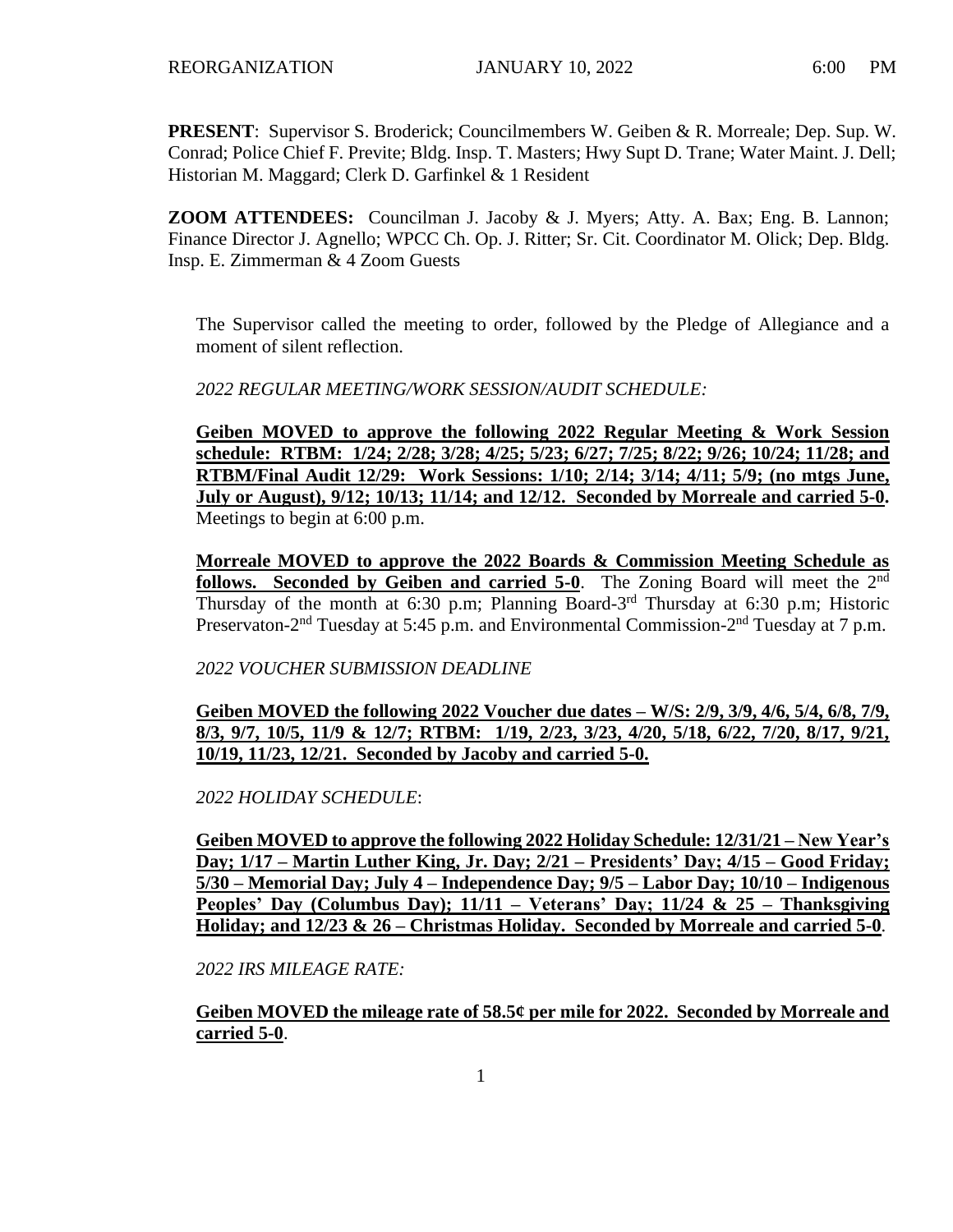# *2022 FEE SCHEDULE:*

**Geiben MOVED to approve the 2022 fees for non-certified copies at 25¢/page and Assessor fees for copies of deeds at 65¢/page, minimum \$1.30; Town Map - \$5.00; Disk/Thumb Drive (Minutes) - \$25.00; Maps: 24'x36' Sheet B/W - \$12.00, 36'x48' Sheet B/W - \$24.00, 24'x36' Sheet Color - \$18.00 & 36'x48' Sheet Color - \$30.00; Police: Accident Reconstruction Report - \$250.00, Background Checks - \$10.00, Fingerprints - \$25.00, Photos - \$100.00 & Police Reports - \$10.00. Seconded by Morreale and carried 5-0.**

*2022 FEE RATES (Resolution 2020-010)*

**Geiben MOVED to approve the 2022 Fee Rates, as presented. Seconded by Morreale and carried 5-0**.

*2022 CELLPHONE STIPEND*

**Geiben MOVED a \$25 monthly cell phone stipend for the Code Enforcement Officer, Deputy Building Inspector, Fire Inspectors (2) and Fire Prevention Chairman; \$30 monthly stipend for the Assessor and Town Clerk; and an \$80 monthly stipend for the Building Inspector and Supervisor. Seconded by Morreale and carried 5-0**.

*2022 CREDIT CARD PAYMENTS*

**Geiben MOVED approval for the following departments to accept credit card payments: Building Dept., Town Court, Recreation Dept., Tax Collector, Town Clerk & Water Dept. Seconded by Morreale and carried 5-0**.

*RETURN CHECK FEE*

**Geiben MOVED to impose a Service Charge of \$20.00 for any Dishonored Check presented to any department in the Town. Seconded by Morreale and carried 5-0.**

*OFFICIAL TOWN NEWSPAPER*

**Geiben MOVED to designate the** *Niagara Gazette* **as the official Town newspaper and the** *Sentinel* **as secondary Town newspaper for informational display ads and notifications. Seconded by Morreale and carried 5-0**.

*OFFICIAL TOWN DEPOSITORY*

**Geiben MOVED to designate Key Bank as official Town depository. Seconded by Morreale and carried 5-0**.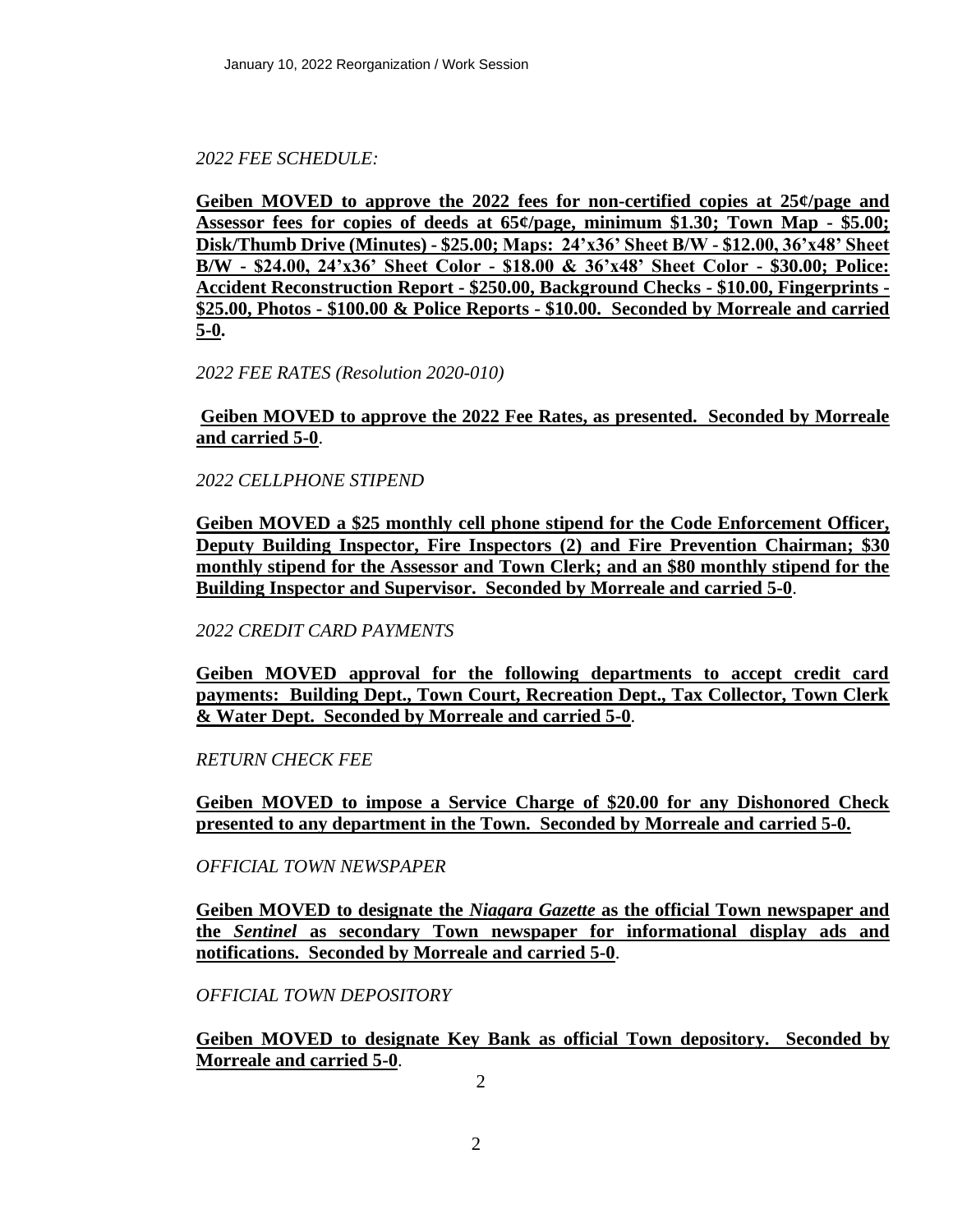# *PROCUREMENT POLICY*

# **Geiben MOVED to adopt the Procurement Policy, as presented. Seconded by Jacoby and carried 5-0**.

## *INVESTMENT POLICY*

# **Geiben MOVED to adopt the Investment Policy, as written. Seconded by Morreale and carried 5-0**.

# *ROBERTS RULES OF ORDER*

# **Geiben MOVED to follow the Roberts Rules of Order for all business conducted in the Town of Lewiston. Seconded by Morreale and carried 5-0**.

### *2022 ASSOCIATION OF TOWNS – Delegate/Alternate*

Broderick noted that the Annual Meeting of the Association of Towns will be held virtually during Presidents' Week, February 2022.

# **Geiben MOVED to designate Steve Broderick as Delegate to cast the vote of the Town of Lewiston and designate William Geiben as Alternate. Seconded by Morreale and carried 5-0**.

#### *2022 SALARY SCHEDULE*

### **Broderick MOVED to adopt the 2022 Salary Schedule, as presented. Seconded by Geiben and carried 5-0**.

*APPOINTMENTS/CONFIRMATIONS:*

Assessor's Dept: **Broderick MOVED to confirm the re-appointment of Linda Johnson as Town Assessor. Seconded by Jacoby and carried 5-0**.

**Broderick MOVED to appoint Jamie O'Shea as Assessor Info Clerk. Seconded by Morreale and carried 5-0**.

Town Attorney: **Broderick MOVED to re-appoint Al Bax as Town Attorney. Seconded by Morreale and carried 5-0**.

Attorney for the Town: **Broderick MOVED to re-appoint Seaman Norris as Attorney for the Town. Seconded by Jacoby and carried 5-0**.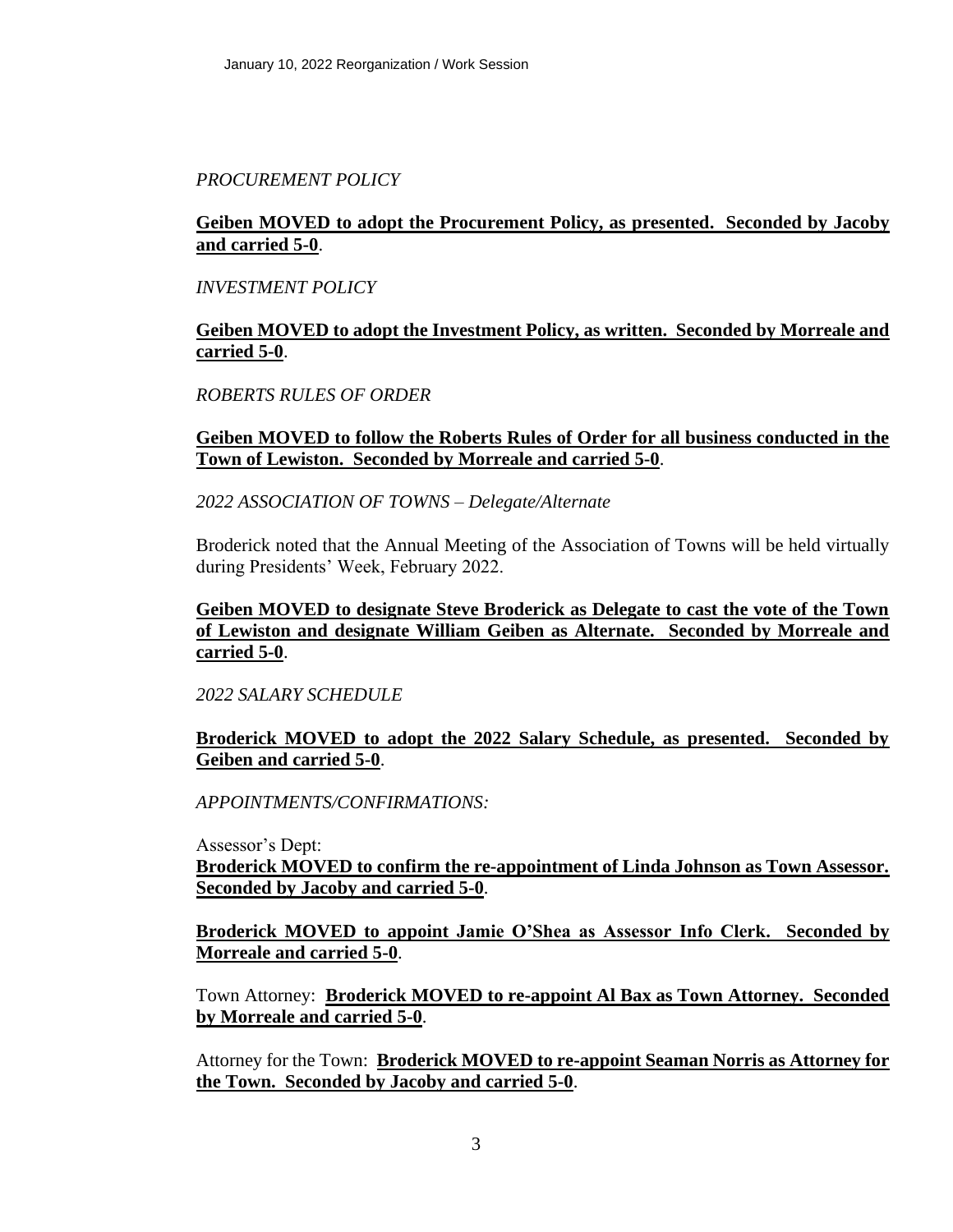**Geiben MOVED to authorize the Supervisor to enter into contract with the Town Attorney and Attorney for the Town. Seconded by Morreale and carried 5-0**.

Building Dept:

**Broderick MOVED to re-appoint Tim Masters as Building Inspector/SEQR Compliance Officer. Seconded by Jacoby and carried 5-0.**

**Broderick MOVED to re-appoint Ed Zimmerman as Deputy Building Inspector. Seconded by Morreale and carried 5-0**.

**Broderick MOVED to re-appoint Sandy VanUden, Clerk/Typist. Seconded by Morreale and carried 5-0**.

**Broderick MOVED to re-appoint Chris McAuliffe as Code Enforcement Officer/Stormwater Manager. Seconded by Morreale and carried 5-0**.

Engineering Services: **Geiben MOVED to retain GHD Consulting Services, and authorized the Supervisor to execute said contract with GHD. Seconded by Morreale and carried 5-0.** 

Fire Inspectors:

**Broderick MOVED to re-appoint Pat Martin and Don Cosentino as P/T Fire Inspectors. Seconded by Jacoby and carried 5-0**.

**Broderick MOVED to re-appoint Cheryl Horne as Typist, P/T and to serve as Secretary to the Environmental Commission. Seconded by Geiben and carried 5-0**

**Broderick MOVED to re-appoint Les Myers as Fire Prevention Chairman. Seconded by Jacoby and carried 5-0**.

Highway Department:

**Broderick MOVED to confirm the re-appointment of Brian Christman, Deputy Highway Supt. Seconded by Jacoby and carried 5-0**.

Historian: **Jacoby MOVED to re-appoint Marjorie Maggard, Town Historian. Seconded by Geiben and carried 5-0**.

Justice Confirmations: Geiben acknowledge and confirmed the re-appointment of Maria Sicurella and Mary Gee as Justice Clerks.

### **Broderick MOVED to re-appoint George Adamson, Town Prosecutor. Seconded by Geiben and carried 5-0**.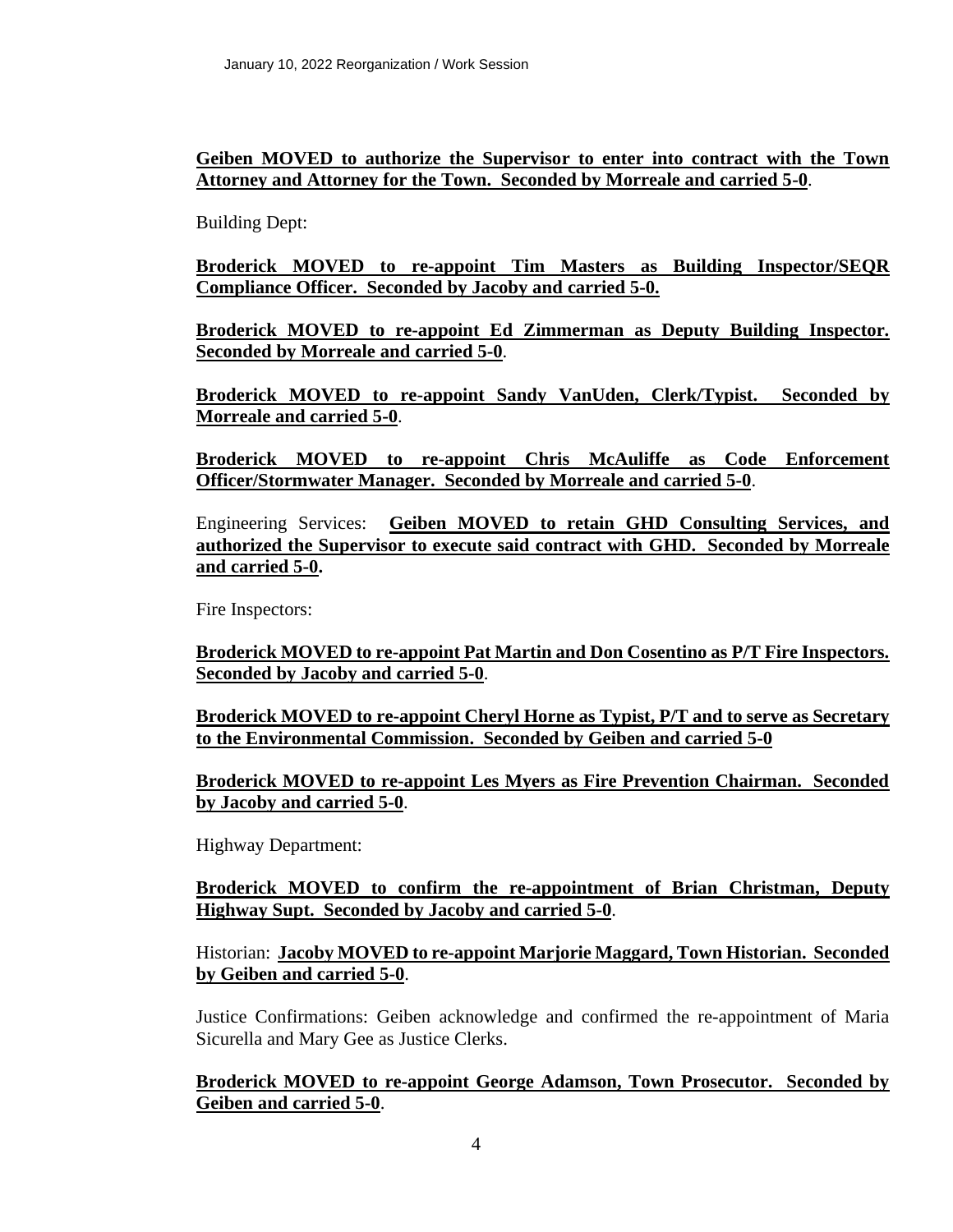# **Broderick MOVED to re-appoint Patricia Yacus, Typist. Seconded by Geiben and carried 5-0**.

**Parks Superintendent: Broderick MOVED to retain Dave Trane as Parks Superintendent. Seconded by Geiben and carried 5-0**.

Police**: Broderick MOVED to confirm Frank Previte as Chief of Police. Seconded by Jacoby and carried 5-0**.

Acct Clerk: **Broderick MOVED to re-appoint Katelyn Allan, Acct Clerk. Seconded by Morreale and carried 5-0**.

Recreation Director: Broderick said they are in the process of interviewing candidates for Recreation Director.

**Broderick MOVED to appoint Nichole Short as Clerk for the Recreation Department. Seconded by Geiben and carried 5-0**.

Registrar: **Broderick MOVED confirmation/re-appointment of Donna Garfinkel as Registrar, Records Access Officer (FOIL) & Records Management Officer. Seconded by Geiben and carried 5-0**.

Senior Services: **Broderick MOVED to re-appoint Melinda Olick, Senior Citizens Coordinator. Seconded by Geiben and carried 5-0.**

# **Broderick MOVED to re-appoint Susan Letourneau, Sr. Cit. Leader, P/T. Seconded by Geiben and carried 5-0**.

Supervisor's Confirmations: Broderick confirmed his re-appointment of William Conrad, as Deputy Supervisor, Amy Smith as Confidential Secretary, Jacqueline Agnello as Finance Director and John Walker, Jr. Accountant, P/T.

### **Broderick MOVED to retain Connie Miner as Grants Consultant. Seconded by Morreale and carried 5-0**.

# **Broderick MOVED to retain Dresher & Malecki, as Town Auditors. Seconded by Myers and carried 5-0**.

Town Clerk's Confirmations: Broderick acknowledged and confirmed the re-appointment of Carole Schroeder, First Deputy Town Clerk/Dep. Registrar; Linda Kreps, Dep. Town Clerk/Sub Registrar, Tamara Burns, Dep. Town Clerk and John Aquino, Laborer.

Water Personnel: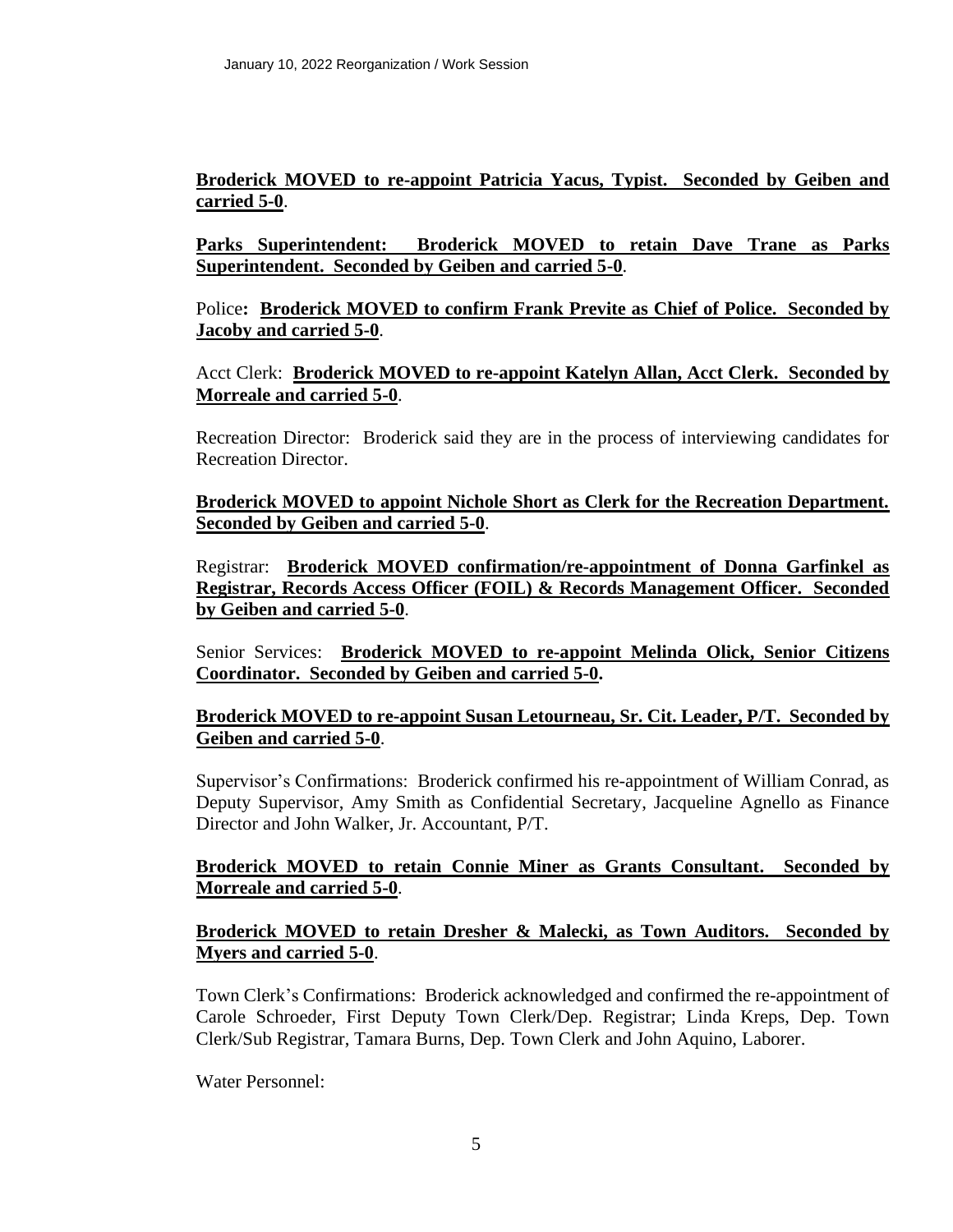# **Broderick MOVED to re-appoint Dan Zahno, Water Foreman, Seconded by Jacoby and carried 5-0**.

# WPCC: **Broderick MOVED to re-appoint Jeff Ritter, Chief Operator. Seconded by Morreale and carried 5-0**.

### **Broderick MOVED to re-appoint Cheryl Milicia, Clerk/Clerical 2. Seconded by Morreale and carried 5-0**.

### *APPOINTMENTS:*

Broderick read the 2022 Appointed Liaisons as follows:

Board of Ethics Ex-Officio – Al Bax; Building Inspector – Morreale; Cable Commission – Myers; CWM Siting Advisory Committee – Bax; Engineer – Geiben; Environmental Commission – Geiben/Morreale; Fire Bureau – Broderick/Jacoby; Highway/Drainage – Morreale; Historic Preservation – Jacoby; Justice Court Office – Broderick; Lewiston Council on the Arts – Jacoby; Library – Jacoby; Lighting Advisory Board – Myers; Lower Niagara River Region Chamber – Broderick/Geiben; Parks & Recreation Advisory Committee – Geiben; Personnel Committee – Geiben; Police – Jacoby; Town/Village Police Liaisons – Broderick/Morreale; Planning Board – Morreale/Jacoby; Recreation – Geiben; Risk Manager – Broderick; Sanborn Business and Professional Assoc. – Broderick/Geiben; Senior Citizens – Geiben; Signage Committee – Myers; Water – Broderick; WPCC – Morreale; Zoning Board of Appeals – Jacoby/Morreale.

# **Broderick MOVED the Liaison Appointments, as presented. Seconded by Geiben and carried 5-0**.

Minority Business Officer: **Broderick MOVED to re-appoint Donna Garfinkel, Minor Business Officer. Seconded by Geiben and Carried 5-0**.

Women's Business Officer: **Broderick MOVED to re-appoint Donna Garfinkel, Women's Business Officer. Seconded by Geiben and carried 5-0**.

Electrical Inspectors: **Geiben MOVED to accept the agreement with New York Atlantic-Inland, Inc. for electrical inspection services as a private subcontractor. and authorized the Supervisor to sign said agreement with New York Atlantic Inland, Inc. Seconded by Morreale and carried 5-0**.

T/V Police Liaison: Broderick said this consist of himself, the Mayor and John Jacoby. **Geiben to re-appoint Broderick as liaison to the T/V Police Dept. Seconded by Jacoby and carried 5-0**.

Bingo Inspector: No appointment made.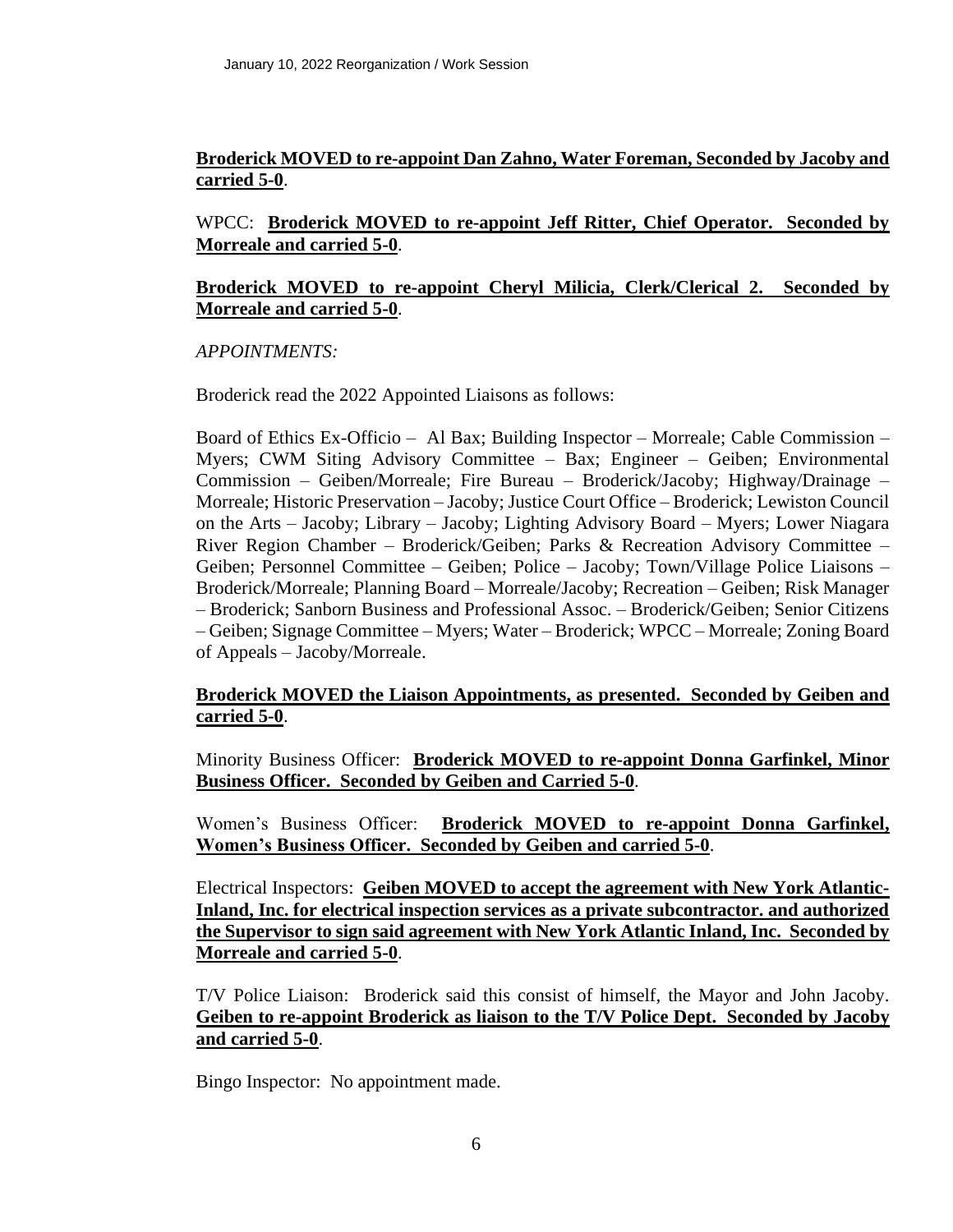Records Appeals Officer: **Geiben MOVED to re-appoint Steve Broderick as Records Appeals Officer. Seconded by Morreale and carried 5-0**.

*BOARDS, COMMISSIONS & COMMITTEES:*

Cable Commission: **Geiben MOVED the following individuals to the Cable Commission for 2022: James Abbondanza (Chairman), Anthony DiPasquale, Karl Frankovitch, Carl Hoffman and John Sharpe. Seconded by Morreale and carried 5-0**.

Environmental Commission**:** 

**Geiben MOVED the re-appointment of James Allen, Brock Davy and Victoria Polka. Seconded by Morreale and carried 5-0**. Term to expire December 31, 2024

**Broderick MOVED to re-appoint Jerauld Wolfgang as Chairman and James Allen as Vice Chairman. Seconded by Morreale and carried 5-0**.

Board of Ethics: **Broderick MOVED to retain Robert DiFrancesco, Linda Johnson, Suzanne Pardee (Chair), James Roscetti and Ronald Winkley with the appointment of Al Bax as Ex-Officio. Seconded by Geiben and carried 5-0**.

Historic Preservation: **Broderick MOVED to re-appoint Harry Wright (Chairman). Seconded by Jacoby and carried 5-0**. Term to expire December 31, 2028.

Library Board of Trustees: **Broderick MOVED to re-appoint Matthew Feldman. Seconded by Jacoby and carried 5-0**. Term to expire December 31, 2025.

Lighting Advisory Board: **Broderick MOVED to retain John Barber (Chairman), Suzanne Pardee, Bruce Gonka, Mary Price and Daniel Vitch. Seconded by Geiben and carried 5-0**. Brian Christman named Ex-Officio

Modern CAC: No appointments made in 2018 - 2021. Committee not de-activated at this time.

Parks and Recreation Advisory Committee: **Geiben MOVED to re-appoint Karl Frankovitch. Seconded by Jacoby and carried 5-0**. Term to expire 12/31/2028.

Personnel Committee: **Broderick MOVED to retain Donna Garfinkel, Amy Smith and Attorney Al Bax. Seconded by Geiben and carried 5-0.**

Planning Board: **Geiben MOVED to re-appoint William Taczak. Seconded by Jacoby and carried 5-0.** Term to expire 12/31/2028.

**Broderick MOVED to appoint William Conrad to fill a vacancy on the Planning Board. Seconded by Morreale and carried 5-0**. Term to expire December 31, 2022.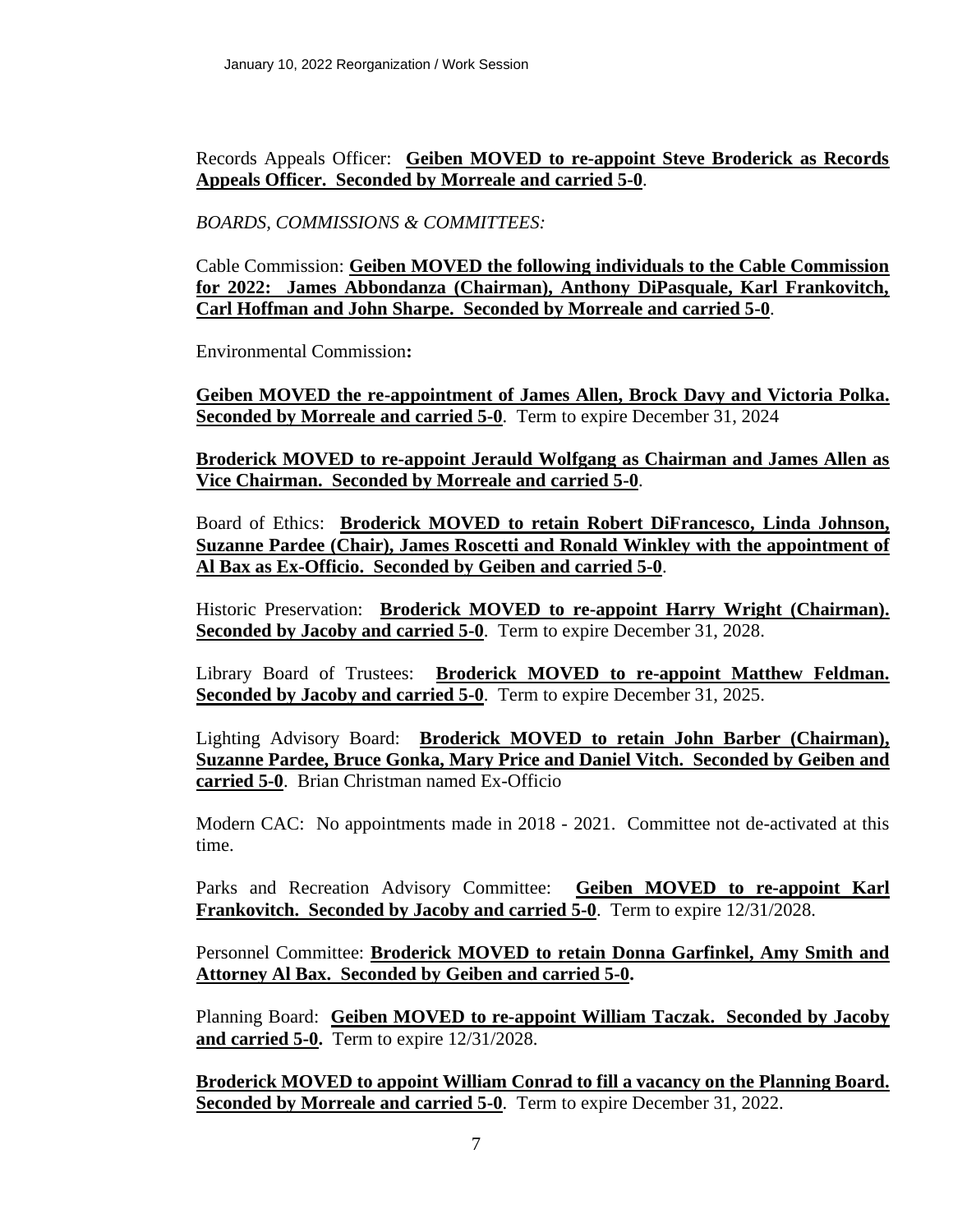## Signage Committee: **Broderick MOVED to retain Frank Previte, David Trane, Gary Wasko and Christopher Winstel. Seconded by Myers and carried 5-0**.

## Town Hall Renovations Board: **Broderick MOVED to retain Bill Conrad, Donna Garfinkel, Bill Geiben, Bob Lannon, Pat Martin and Tim Masters. Seconded by Geiben and carried 5-0**.

Zoning Board of Appeals: The Supervisor asked for those interested in being appointed to the Zoning Board to submit an application.

### WORK SESSION January 10, 2022

*AGENDA:* Additions: Geiben: Recreation & Senior Center. Morreale: Water Dept. Concerns.

### **Geiben MOVED to approve the agenda, as amended. Seconded by Morreale and carried 4-0**.

*ABSTRACT:* **Geiben MOVED to approve the Regular Abstract of Claims Numbered 21- 03499 to 21-03564 (2021) & 22-00001 to 22-00018 (2022) and recommended payment in the amount of \$186,947.03 (2021) & \$169,920.13 (2022) for a total of \$356,867.16. Seconded by Morreale and carried 5-0**.

#### *OLD BUSINESS:* None

*NEW BUSINESS:* The Board received notification from Skene Law Firm, P.C., representing Metz Catering NY, LLC, of its intent to file an On-Premises Liquor License Application with the NYS Liquor Authority for the Gallagher Center,  $2<sup>nd</sup>$  Floor. Notice received and filed.

#### *DEPARTMENT HEAD STATEMENTS:*

Highway: Trane notified the Board of his hiring of Randi Nicole Jones as Highway Clerk, effective January 21, 2022. She will replace current clerk, Darlene Norwich, who is retiring effective January 29, 2022.

Building: Bldg. Insp. Tim Master is asking for approval to hire Kelly Miano to replace Sandra VanUden who will retire in August. Funds are in the 2022 budget to provide training, as the Building/Zoning/Planning Clerk is not a position a person could do without a lot of training. They have interviewed the top 3 on the Niagara County Civil Service list. Masters would like to hire Ms. Miano effective January 26, 2022 at a rate of \$20.04 as per the contract. This will be a 40-hour position plus overtime.

### **Broderick MOVED the hiring of Kelly Miano at an hourly rate of \$20.04, effective January 26, 2022. Seconded by Geiben and carried 5-0**.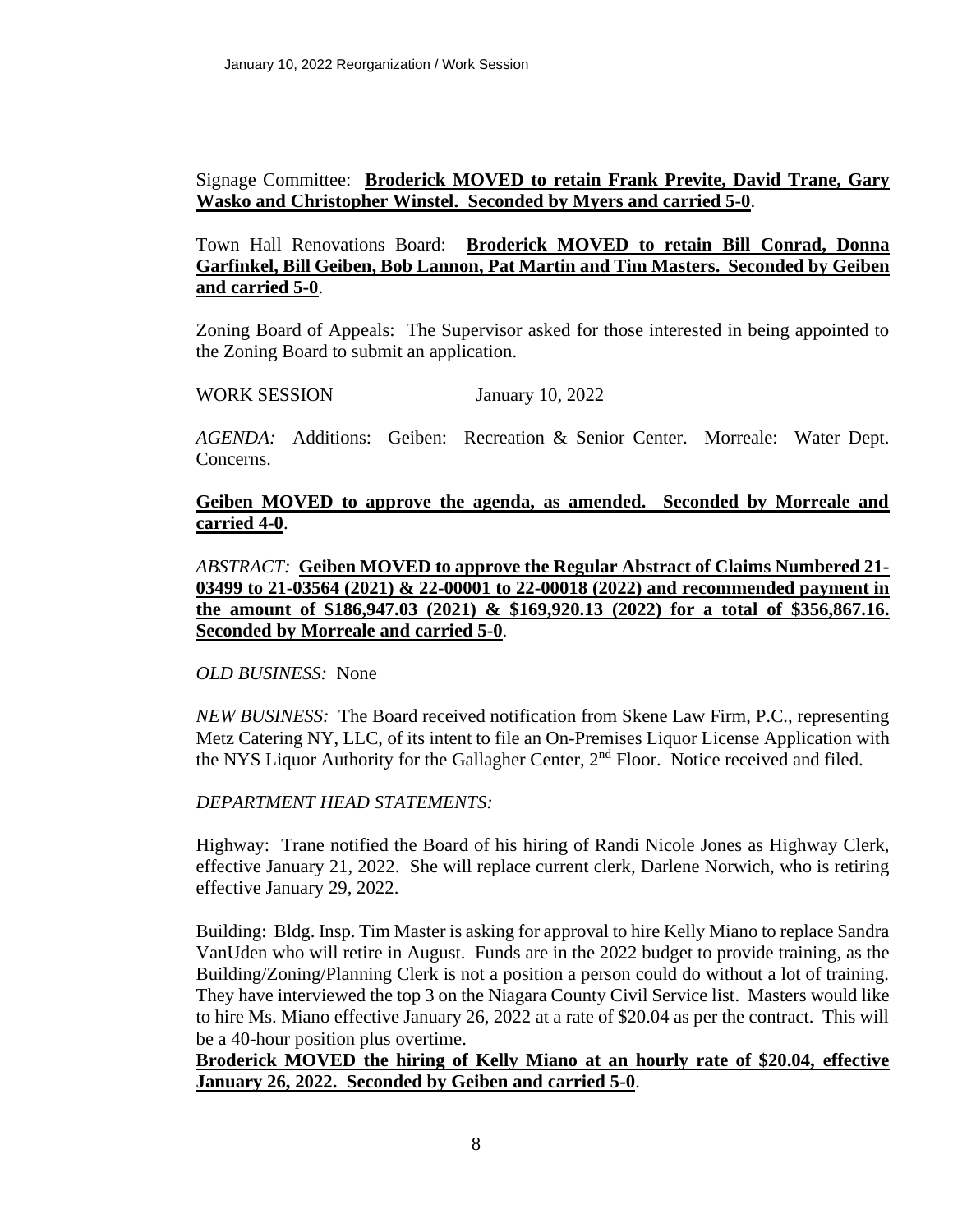WPCC: Ritter presented the 2022 Modern Landfill Leachate Agreement to allow Modern to discharge landfill leachate at the Lewiston Master Sewer District. There are no changes from the previous year.

### **Geiben MOVED for approval as presented and directed the Supervisor to sign said Agreement. Seconded by Morreale and carried 5-0**.

#### **Geiben MOVED to approve the 2022 Sewer Use Agreement and directed the Supervisor to sign said Agreement. Seconded by Morreale and carried 5-0**.

### *BRODERICK*

- 1. Engineer: Lannon said the CSX Pipe-crossing is complete. The pipeline has been pressure-tested and chlorinated. Those results have been sent to the Health Department for review and approval. That process will be wrapped up in the Spring with final restoration of that area.
- 2. Finance: Budget Revisions
	- a) A request to move a total of \$8,583.00 to Supervisor Waiver of Salary (A00-1220- 0100-0001) with \$8,433.00 from Supervisor Personnel (A00-1220-0100-0000) and \$150.00 to cover staff overtime and the Supervisor's 2021 Waiver of Salary.
	- b) A request to move a total of \$5,537.00 to Administrative Allocation budget (A00- 1310-0100-0002) from Jr Accountant Personnel (A00-1310-0100-0001) to cover the unused 2021 allocation of salary.
	- c) A request to move \$25,000.00 to Recreation Ice Rink Contractual (A00-7310-0403- 4403) from Recreation Ice Rink Revenue (A00-1000-2025-4403) to cover Ice Rink Contractual expenses.
	- d) A request to move \$9,000.00 to Police Contractual (B00-3120-0400-0000) with \$3,402.00 from Police Equipment (B00-3120-0200-0000) and \$2,941.00 from Police SRO Personnel (B00-3120-0100-0025) and \$2,657.00 from Police Hospital and Medical (B00-9060-0800-0200) to cover contractual expenses.
	- e) A request to move \$1,294.00 to Police Medicare (B00-9020-0800-0100) from Medicare (B00-9020-0800-0000) to cover Medicare expenses.
	- f) A requesting to move \$6,082.00 to Police Social Security (B00-9030-0800-0100) from Social Security (B00-9030-0800-0000) to cover Social Security expenses.
	- g) A requesting to move a total of \$1,608.00 to the Machine Contractual (DB0-5130- 0400-0000) with \$1,282.00 from Highway Administrative Allocation (DB0-1310-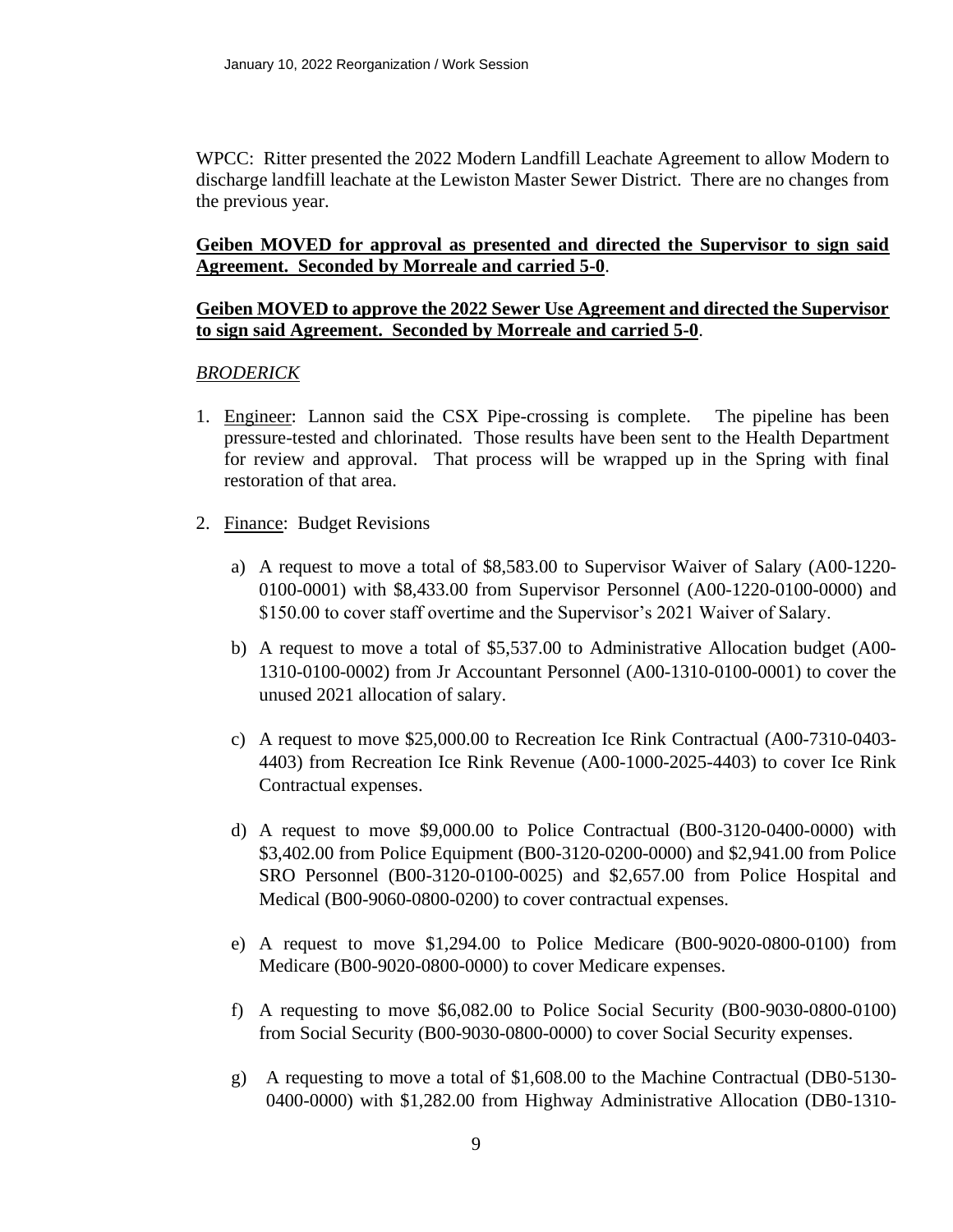0100-0002) and with \$326.00 from General Repairs Contractual (DB0-5110-0400- 0000).

h) A requesting to move \$23.00 to Water Admin Contractual (SW1-8310-0400-0000) from Water Admin Personnel (SW1-8310-0100-0000) to cover contractual expenses.

# **Morreale MOVED the budget revisions, as submitted. Seconded by Jacoby and carried 5-0**.

3. Resolution re Updating 2023 Assessment Roll: The Supervisor read a request from the Town Assessor asking that a Resolution to Support the Town Assessor in Updating the 2023 Assessment Roll be discussed and voted upon. A sample resolution was provided.

Broderick said no action would be taken at this time. If anyone had any questions, they should contact Linda Johnson.

### *GEIBEN:*

- 1. Senior Center: Geiben said the Senior Center would re-open January 18, 2022.
- 2. Recreation: Geiben said the Ice Rink was very successful. The Parks Department is in the process of taking down the tent and cleaning up the site.

#### *JACOBY:*

### Police: **Jacoby MOVED to hire Brett Rogers as P/T Police Officer, effective January 11, 2022 at the contractual rate of pay. Seconded by Geiben and carried 5-0**.

#### *MORREALE:*

- 1. Water: Morreale read a request from Water Foreman Dan Zahno, to permit Jeffrey Dell to attend a class at Stevens Driving School to obtain his CDL License, for the betterment of the department. Morreale said this was already approved on October 17, 2019, but required a formal letter from the Foreman. No further action required.
- 2. Highway: Morreale read a letter from Patricia Zahno: "With regret I am leaving my cleaning job at the Town of Lewiston Highway Department, effective January 9, 2022. I will continue working at the Police Building and Senior Center."
- 3. Briar Oaks Estates Final Plat:

### **Morreale MOVED to schedule a Public Hearing for February 14, 2022 beginning at 6:00 p.m. to hear all interest parties for or against the Final Plat approval for Briar Oaks Estates, 4639 Vrooman Drive, SBL # 87.00-1-21. Seconded by Geiben and carried 5-0**.